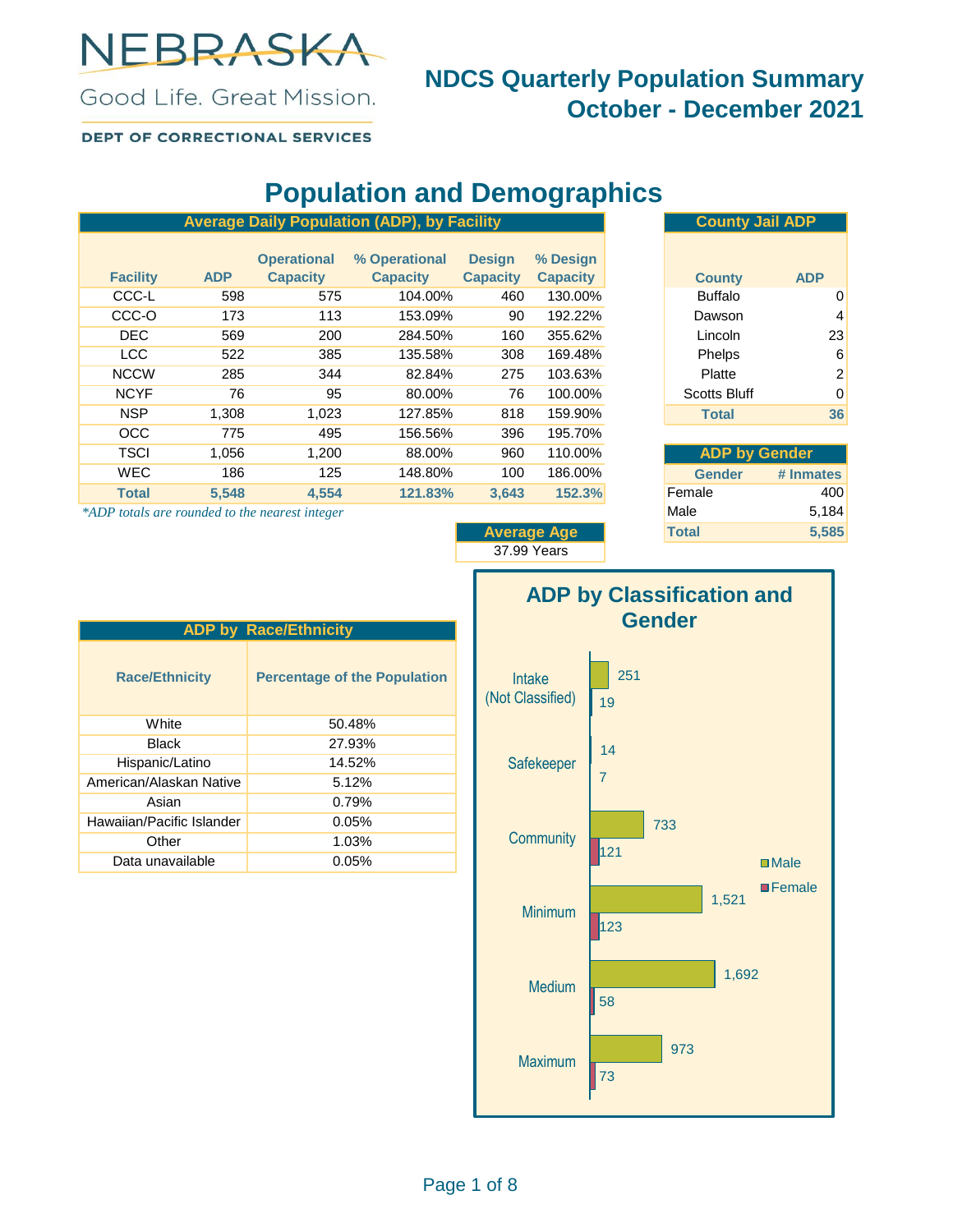NEBRASKA

#### Good Life, Great Mission.

### **NDCS Quarterly Population Summary October - December 2021**

**DEPT OF CORRECTIONAL SERVICES** 

## **Population and Demographics (cont.)**

| <b>ADP by Most Serious Offense</b> |            |               |
|------------------------------------|------------|---------------|
| <b>Category</b>                    | <b>ADP</b> | $\frac{0}{2}$ |
| Homicide                           | 574        | 10.27%        |
| Sex Offenses                       | 1068       | 19.12%        |
| Assault                            | 1303       | 23.33%        |
| Robbery                            | 331        | 5.92%         |
| Weapons                            | 637        | 11.40%        |
| Restraint                          | 19         | 0.34%         |
| Arson                              | 17         | 0.30%         |
| Drugs                              | 770        | 13.78%        |
| <b>Burglary</b>                    | 189        | 3.38%         |
| Theft                              | 235        | 4.20%         |
| Motor Vehicle                      | 231        | 4.13%         |
| Fraud                              | 42         | $0.75\%$      |
| Morals                             | 21         | 0.37%         |
| Other                              | 114        | 2.04%         |
| Safekeepers                        | 33         | 0.59%         |
| <b>Total</b>                       | 5,584      | 100%          |



*\*MSO totals are rounded to the nearest integer*



*"Recidivism" is defined as a return to NDCS custody as the result of a parole revocation or an admission on a new sentence within three years of a person's release from prison.*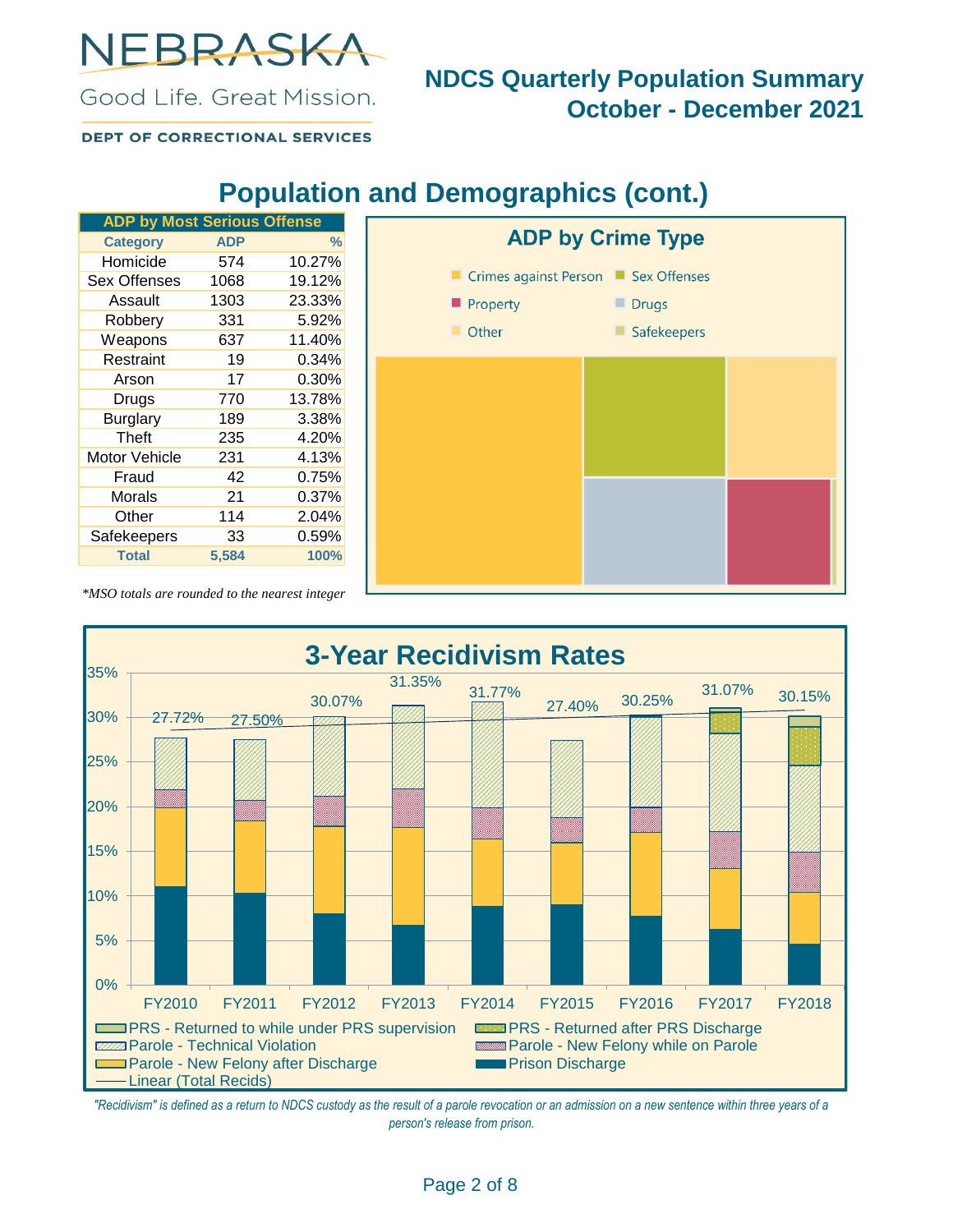

#### Good Life, Great Mission.

### **NDCS Quarterly Population Summary October - December 2021**

**DEPT OF CORRECTIONAL SERVICES** 

## **Reentry and Discharge**



| <b>Inmates Housed Past Parole Eligibility Date (PED), by Facility</b> |            |                              |                   |     |     |     |     |     |     |     |
|-----------------------------------------------------------------------|------------|------------------------------|-------------------|-----|-----|-----|-----|-----|-----|-----|
| <b>Count</b>                                                          |            | <b>Estimated Parole Term</b> |                   |     |     |     |     |     |     |     |
| <b>Facility</b>                                                       | <b>ADP</b> |                              |                   |     |     |     |     |     |     |     |
| <b>CCL</b>                                                            | 101        |                              |                   |     |     |     |     |     |     |     |
| <b>CCO</b>                                                            | 40         |                              | $< 6$ Mos., 146   |     |     |     |     |     |     |     |
| DEC.                                                                  | 110        |                              |                   |     |     |     |     |     |     |     |
| <b>LCC</b>                                                            | 84         |                              | 6 Mos - 1 Yr, 138 |     |     |     |     |     |     |     |
| <b>NCW</b>                                                            | 40         |                              |                   |     |     |     |     |     |     |     |
| <b>NCY</b>                                                            | 8          |                              | 1-3 Years, 354    |     |     |     |     |     |     |     |
| <b>NSP</b>                                                            | 231        |                              |                   |     |     |     |     |     |     |     |
| <b>OCC</b>                                                            | 194        |                              | 3-5 Years, 148    |     |     |     |     |     |     |     |
| <b>TSC</b>                                                            | 137        |                              |                   |     |     |     |     |     |     |     |
| <b>WEC</b>                                                            | 24         |                              | 5-10 Years, 124   |     |     |     |     |     |     |     |
| <b>Total</b>                                                          | 968.82     |                              |                   |     |     |     |     |     |     |     |
|                                                                       |            |                              | 10+ Years*,       |     |     |     |     |     |     |     |
|                                                                       |            |                              |                   |     |     |     |     |     |     |     |
|                                                                       |            | 0                            | 50                | 100 | 150 | 200 | 250 | 300 | 350 | 400 |

\*includes life sentences

"Parole Eligibility Date" (PED) is the date at which it is possible to release a person into the community under parole supervision. "Estimated Parole *Term" refers to the length of time people who are housed past their PED could be expected to spend in the community under supervision if released immediately.*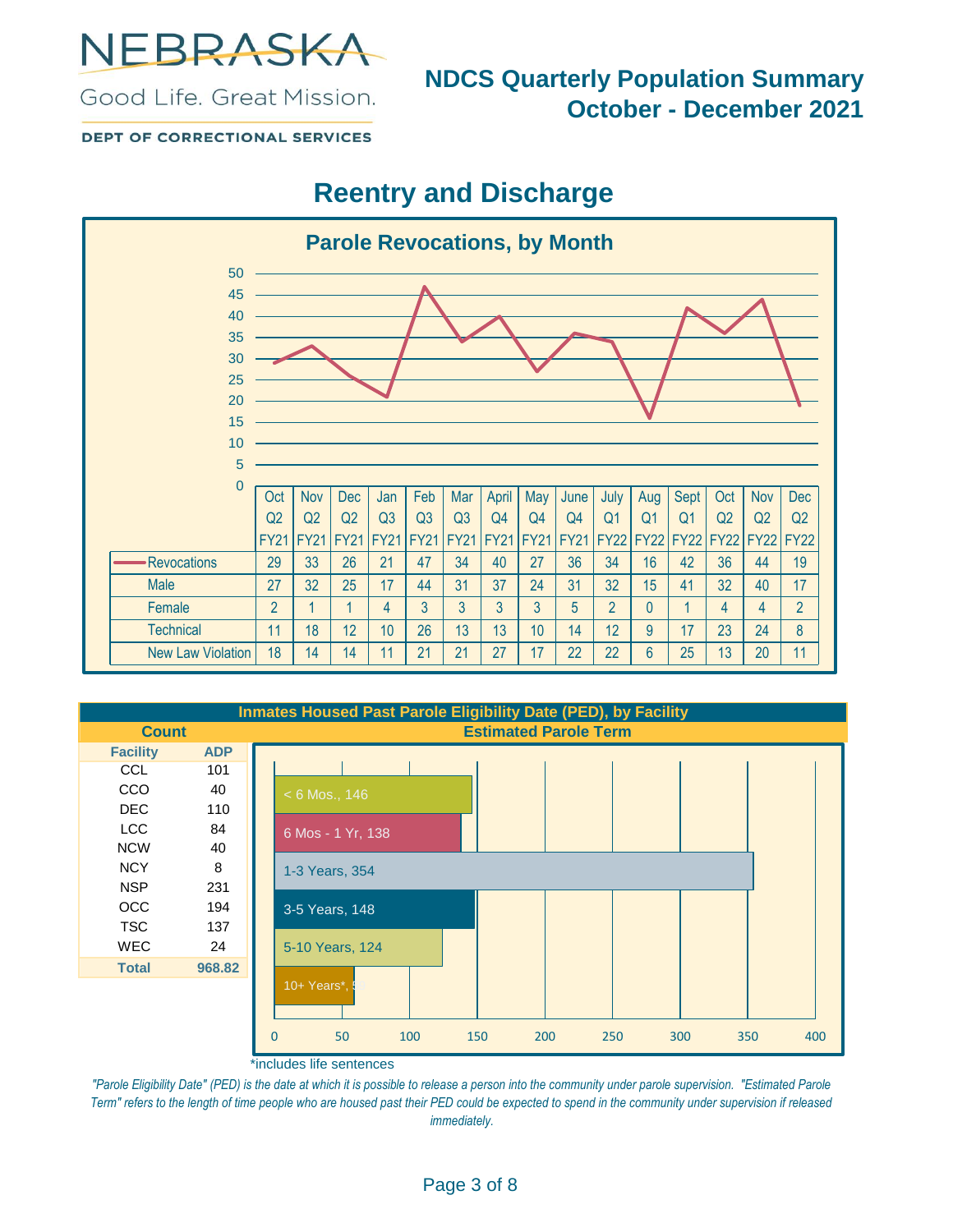

**NDCS Quarterly Population Summary October - December 2021**

**DEPT OF CORRECTIONAL SERVICES** 

Good Life, Great Mission.

# **Reentry and Discharge (cont.)**



*"Post-Release Supervision" occurs after a person discharges from NDCS custody and is a term of community supervision under the Office of Probation Administration. "Flat Sentence" refers to people with the same minimum and maximum sentence lengths, which does not allow for a period of parole during their term of incarceration. "Released to Parole" are individuals released to the supervision of the Division of Parole Supervision (includes*  individuals paroled to a detainer). "Mandatory Discharge" indicates people who completed their sentence in an NDCS facility and discharged directly *into the community.*



*The graphic above considers all individuals who paroled or discharged during the quarter and identifies whether they were able to transition through Community Corrections Center - Omaha or Community Corrections Center - Lincoln prior to their release.*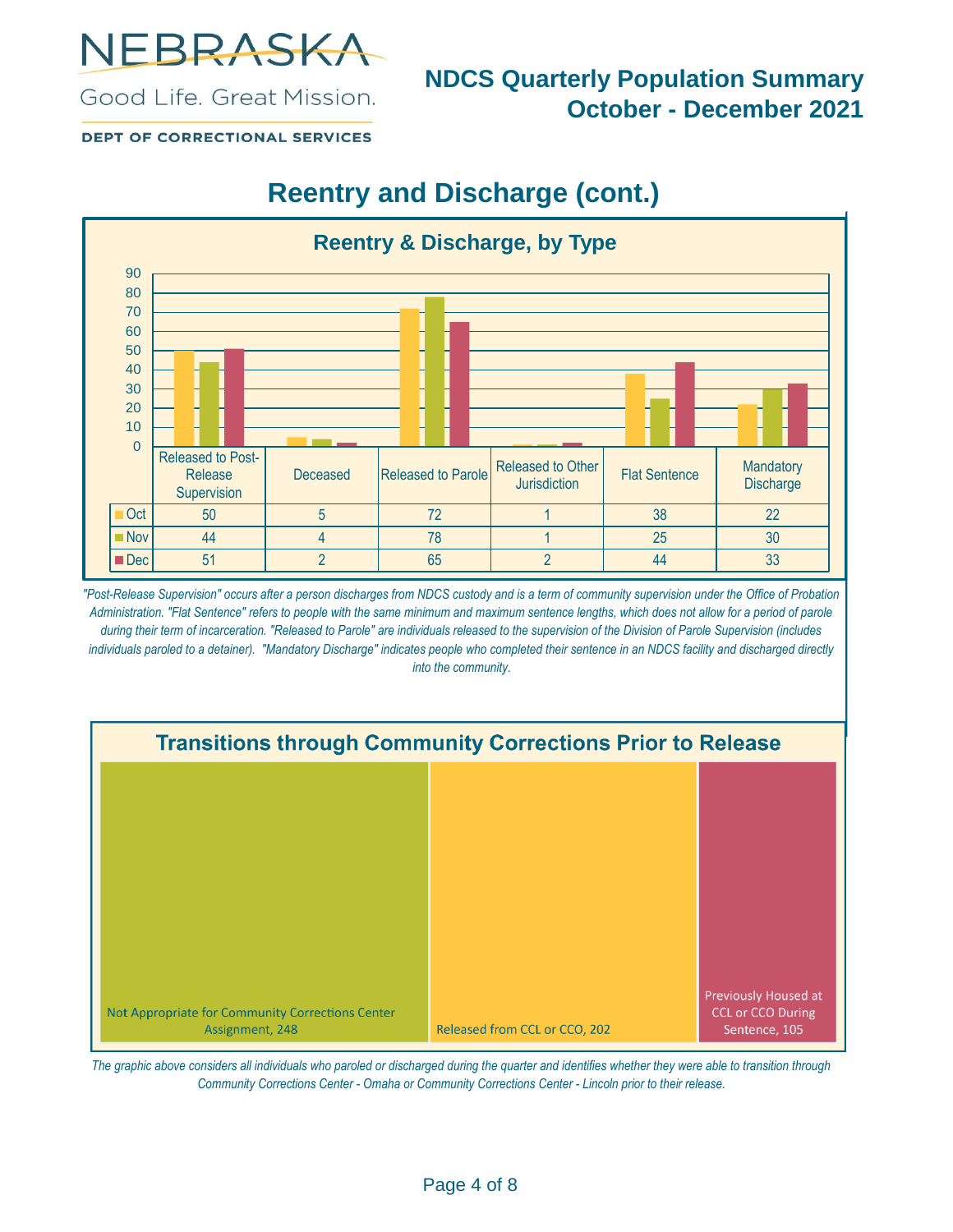

**NDCS Quarterly Population Summary October - December 2021**

**DEPT OF CORRECTIONAL SERVICES** 

Good Life, Great Mission.

### **Programming Information - Outstanding Recommendations**



**Time to Tentative Release Date People Past PED with Outstanding Clinical Program Recommendations**

| <b>Program</b> | $< 6$ Months | <b>6 Months to 1</b><br>Year | 1 to 3 Years | 3 to 5 Years | 5 to 10 Years | <b>10 or More</b><br>Years* |
|----------------|--------------|------------------------------|--------------|--------------|---------------|-----------------------------|
| <b>AMHRN</b>   |              |                              | 11           | 3            | 6             |                             |
| <b>VRP</b>     | 3            | 5                            | 9            |              | ◠             | ົ                           |
| iHeLP          | 2            | っ                            | 9            | 4            | 6             | 6                           |
| oHeLP          | 2            | 8                            | 6            | 5            |               |                             |
| Non-Res.       | 65           | 42                           | 136          | 62           | 44            | 22                          |
| Res.           | 10           |                              | 15           | 6            | 12            |                             |

\*includes individuals serving life sentences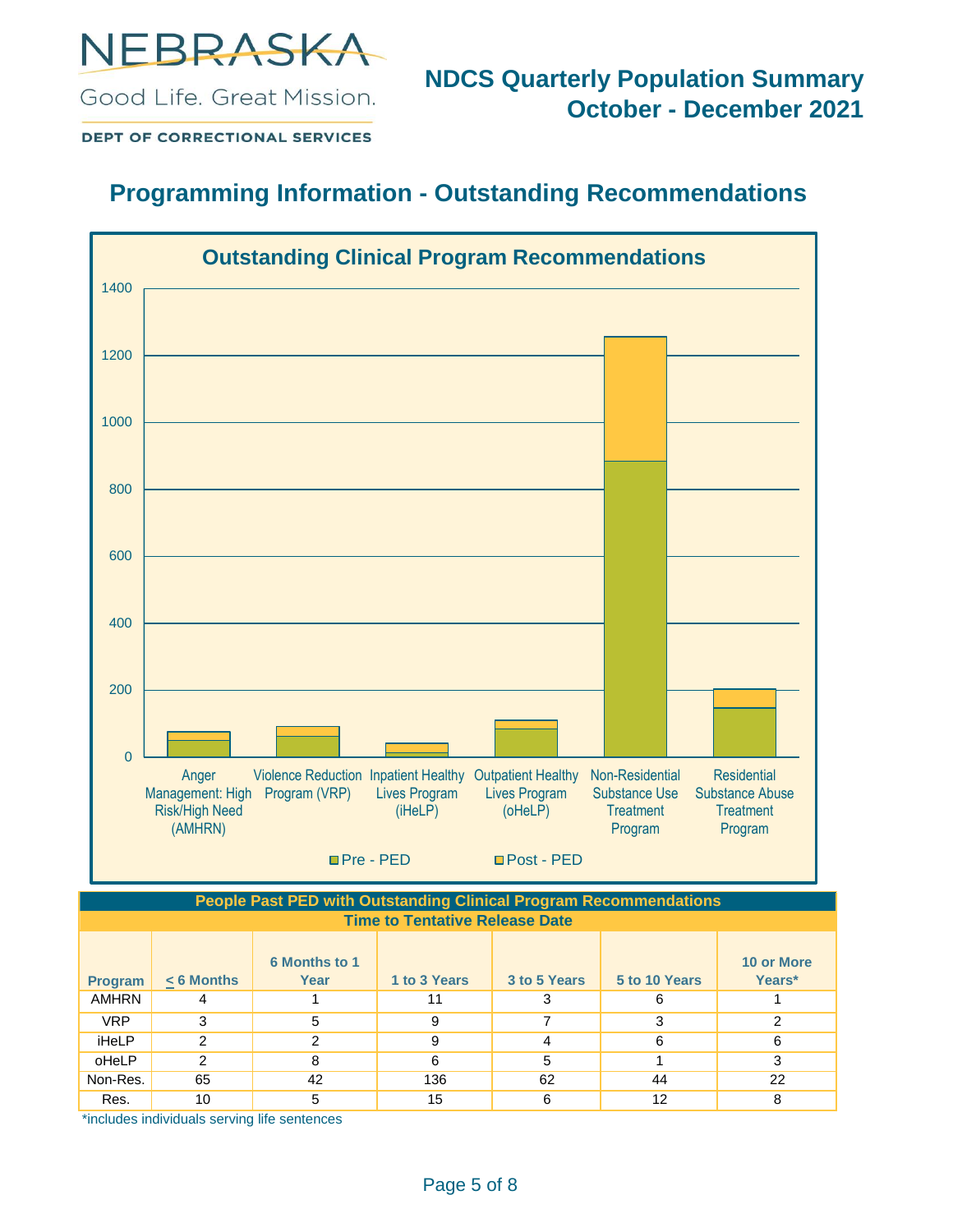

**DEPT OF CORRECTIONAL SERVICES** 

## **Programming Information - Current Enrollments**



| <b>People Past PED Currently Enrolled in Clinical Programming</b> |                                       |                      |              |              |               |                   |  |  |  |
|-------------------------------------------------------------------|---------------------------------------|----------------------|--------------|--------------|---------------|-------------------|--|--|--|
|                                                                   | <b>Time to Tentative Release Date</b> |                      |              |              |               |                   |  |  |  |
|                                                                   |                                       | <b>6 Months to 1</b> |              |              |               | <b>10 or More</b> |  |  |  |
| <b>Program</b>                                                    | $< 6$ Months                          | Year                 | 1 to 3 Years | 3 to 5 Years | 5 to 10 Years | Years*            |  |  |  |
| <b>AMHRN</b>                                                      |                                       |                      | 6            |              |               |                   |  |  |  |
| <b>VRP</b>                                                        | 0                                     |                      | っ            | 2            |               |                   |  |  |  |
| iHeLP                                                             | 2                                     |                      |              |              |               |                   |  |  |  |
| oHeLP                                                             |                                       |                      |              | 2            |               |                   |  |  |  |
| Non-Res.                                                          | 2                                     |                      | 5            | າ            |               |                   |  |  |  |
| Res.<br>.                                                         | 0                                     | 2                    | 5            | 3            |               |                   |  |  |  |

\*includes individuals serving life sentences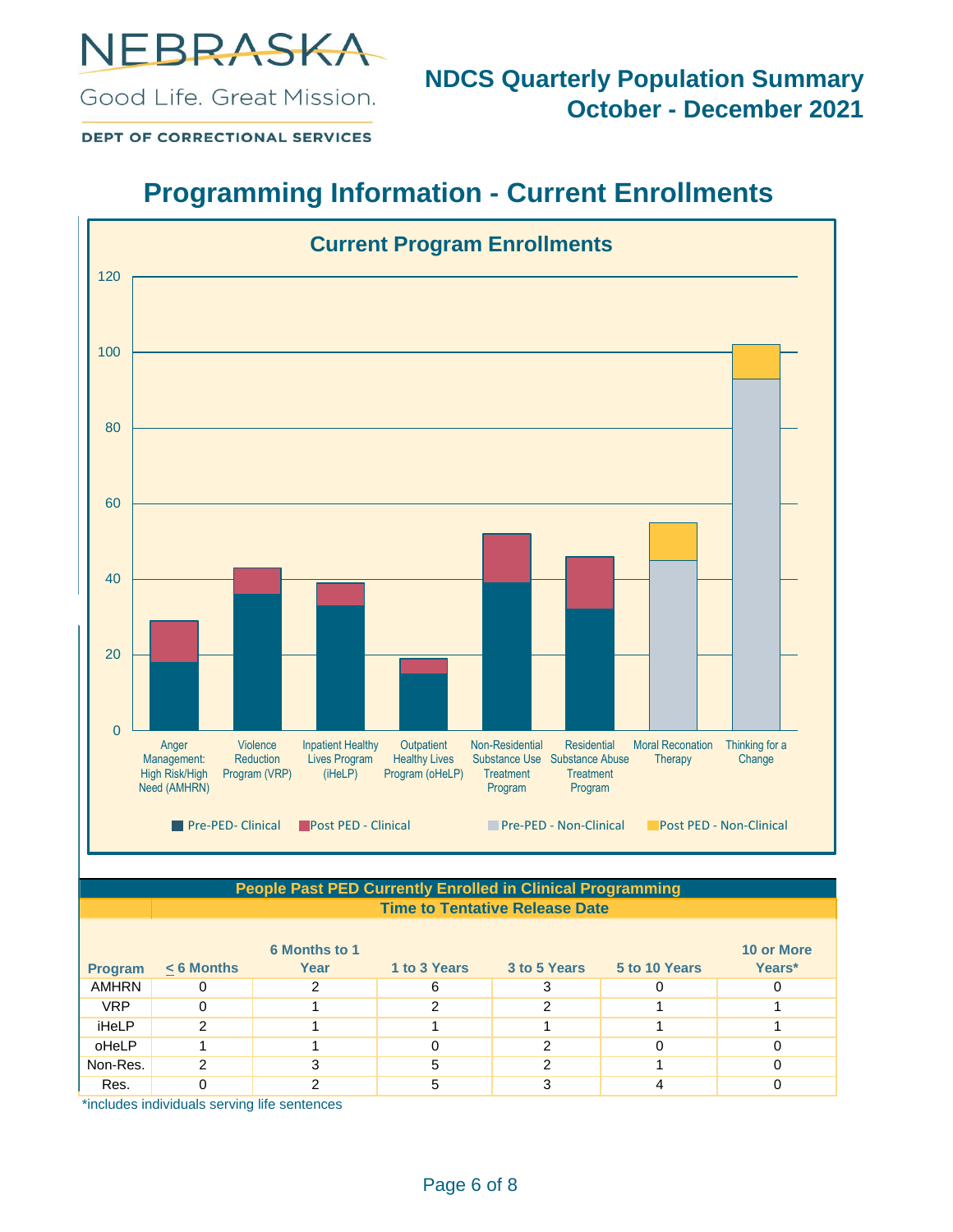

**DEPT OF CORRECTIONAL SERVICES** 

Good Life, Great Mission.

## **Programming Information - Program Completions**